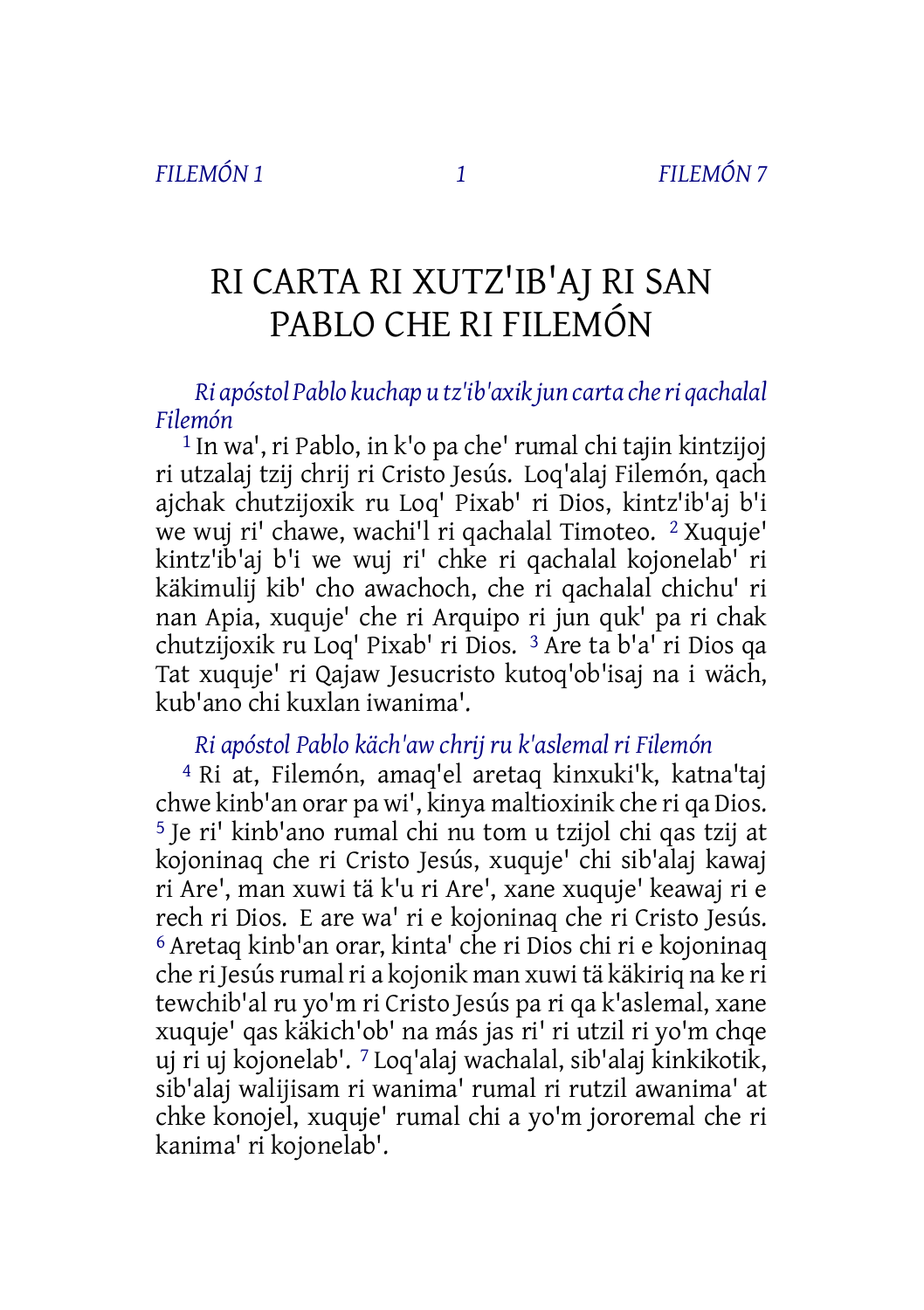*Ri apóstol Pablo kuta' toq'ob' che ri Filemón puwi' ri Onésimo*

8 Ri in, pune in apóstol, jun chke ru taqo'n ri Jesucristo, pune k'o taqanik pa nu q'ab' che a taqik che jachike ri rajwaxik kab'ano, 9 xa k'u jun toq'ob' kinta' chawe rumal ri rutzil wanima' chawe. In wa', ri Pablo, in nim winaq chik, kämik k'ut in k'o pa che' rumal ru tzijoxik ri Cristo Jesús. 10 Kinta' jun toq'ob' chawe puwi' ri Onésimo. Ri Onésimo je' ta ne chi are qas nu k'ojol. Je ri', rumal chi ri are' xkojon che ri Cristo waral pa che' rumal ri xintzijoj che.

11 Nab'e kanoq ri Onésimo xk'oji che patänil awe, man k'o tä k'u jas ri qas xatuto' wi. Kämik chi k'ut sib'alaj nim kätob' wi, man xuwi tä chawe at, xane xuquje' chwe in. 12 Kintaq chi b'i jumul awuk'. Chak'ulaj b'a' je' ta ne chi are ri in kinak'ulaj rumal chi ke' wanima' ruk'. 13 Ri in k'ut, are ta kwaj chi käkanaj kan na wuk',rech kinupatänij na che a k'exwäch waral pa ri che' jawije' in tz'aptal wi rumal ru tzijoxik ri Utzalaj Tzij re ri Evangelio. 14 Man kwaj tä k'ut kinb'ij chi rajwaxik kinato' we ta mat junam ra chomanik wuk'. Je ri' rech ri toq'ob' ri kab'an chwe, man xaq tä at toq'le'm che, xane kab'an na ri toq'ob'ri käpe pa rawanima'. 15 Kraj ne ri Onésimo xatuya na kanoq kieb' oxib' q'ij rech aretaq kätzelej chi na b'ik, käjeqi na awuk' amaq'el, man kel tä chi na b'ik. 16 Man käk'oji tä chi na awuk' xa jas jun patäninel, xane käk'oji awuk' rech k'o na ri katuto' wi chuwäch jun patäninel. Je' kub'an na jas jun loq'alaj qachalal kojonel. Ri in, sib'alaj loq' ri Onésimo chnuwäch, ri at k'ut xuquje' rajwaxik sib'alaj loq' kawil wi. Man xaq tä jun winaq ri Onésimo, xane xuquje' jun qas qachalal rumal chi junam uj kojoninaq che ri Qajaw Jesucristo.

17 Je k'u ri', ri at awetam ya' chi in awachi'l. Rumal ri'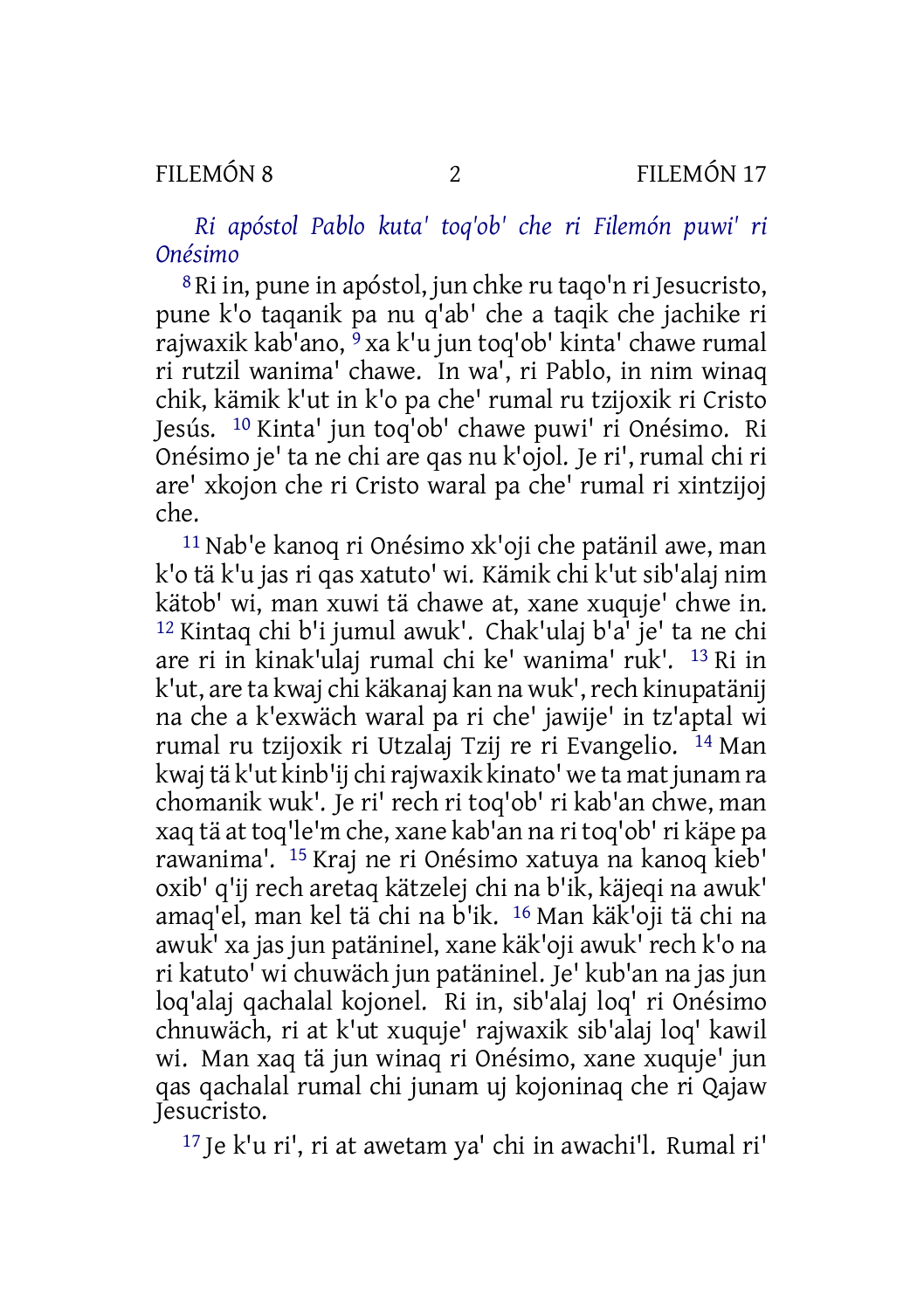chak'ulaj b'a' ri Onésimo, je' ta ne chi are ri in kinak'ulaj. 18 We k'o jun k'äx u b'anom chawe, we ne k'o u k'as awuk', chatoq'ij chwe in. Ri in kintoj na wa'. 19 In wa', ri Pablo, kintz'ib'aj b'i we wuj ri' chawe. Chawilampe' chi are wa' ri nu tz'ib'. In kintojowik. Xuquje' kuya' kinna'taj chawe, chi ri at xuquje' k'o a k'as pa nu q'ab'. Ri a k'as are ra k'aslemal ruk' ri Dios, rumal chi xintzijoj ru Loq' Pixab' ri Dios chawe, xatkojonik. 20 Je', wachalal, chab'ana we toq'ob' ri' chwe, at kojoninaq k'u che ri Qajaw Jesucristo. Chaya jororemal che ri wanima', at wachalal ya' rumal ri Cristo.

21 Kintz'ib'aj b'i we wuj ri' chawe, wetam k'ut chi katnimanik. Wetam chi nim na ri toq'ob' kab'ano chuwäch ri nu b'im chawe. 22 Xuquje' kinb'ij apanoq: Chab'ana toq'ob', chab'ana u b'anik jun k'olib'al ri kink'oji wi. Ku'l nu k'ux chrij ri Dios chi rumal ri oración ri kib'an pa nu wi', ri Are' kuya na chiwe chi kinopan chi na iwuk'.

*Ri apóstol Pablo kuya rutzil ki wäch ri qachalal, kuta' tewchib'al pa ki wi'*

23 Kutaq b'i rutzil a wäch ri Epafras, ri wach ajpache' rumal chi tajin kutzijoj ri Utzalaj Tzij chrij ri Cristo Jesús. 24 Xuquje' ri Marcos, ri Aristarco, ri Demas, ri Lucas käkitaq b'i rutzil a wäch. E are taq wa' ketob' chwe chutzijoxik ru Loq' Pixab' ri Dios.

25 Are ta b'a' ri Qajaw Jesucristo kätoq'ob'isan i wäch ix iwonojel. Amén.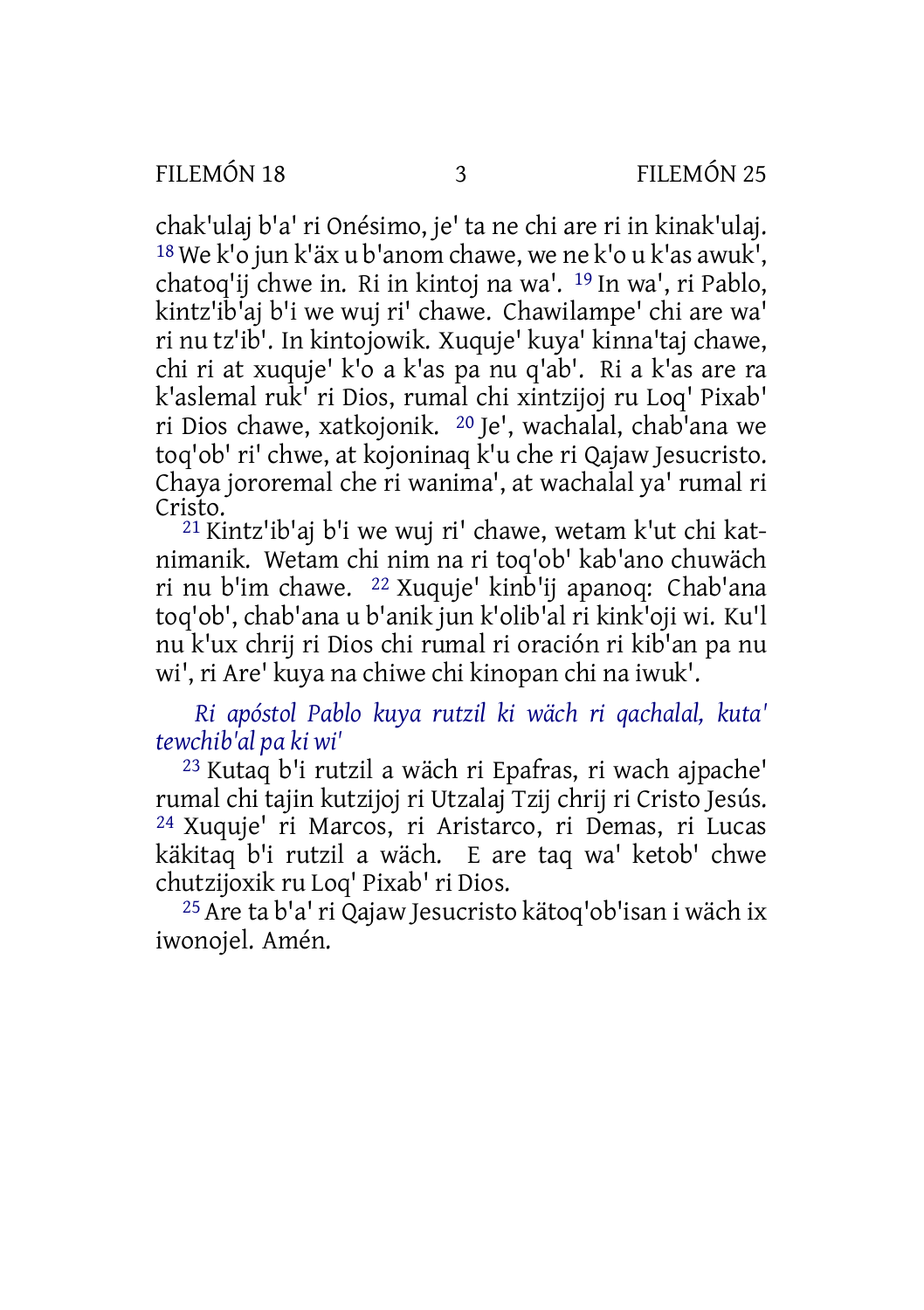4

### Ru Loq<sup>1</sup> Pixab<sup>1</sup> Ri Dios

New Testament in K'iche' Cantel; quc (GT:quc:K'iche'), new spelling copyright © 2011 Wycliffe Bible Translators, Inc.

Language: K'iche'

Dialect: Cantel

Translation by: Wycliffe Bible Translators, Inc.

#### Copyright Information

© 2011, Wycliffe Bible Translators, Inc. All rights reserved.

This translation text is made available to you under the terms of the Creative [Commons](http://creativecommons.org/licenses/by-nc-nd/4.0/) License: [Attribution-Noncommercial-No](http://creativecommons.org/licenses/by-nc-nd/4.0/) Derivative Works. (http:// creativecommons.org/licenses/by-nc-nd/3.0/) In addition, you have permission to port the text to different file formats, as long as you do not change any of the text or punctuation of the Bible.

You may share, copy, distribute, transmit, and extract portions or quotations from this work, provided that you include the above copyright information:

You must give Attribution to the work.

You do not sell this work for a profit.

You do not make any derivative works that change any of the actual words or punctuation of the Scriptures.

Permissions beyond the scope of this license may be available if you contact us with your request.

The New Testament

in K'iche'

## © 2011, Wycliffe Bible Translators, Inc. All rights reserved.

This translation is made available to you under the terms of the Creative Commons Attribution-Noncommercial-No Derivatives license 4.0.

You may share and redistribute this Bible translation or extracts from it in any format, provided that:

You include the above copyright and source information.

You do not sell this work for a profit.

You do not change any of the words or punctuation of the Scriptures.

Pictures included with Scriptures and other documents on this site are licensed just for use with those Scriptures and documents. For other uses, please contact the respective copyright owners.

2014-04-27